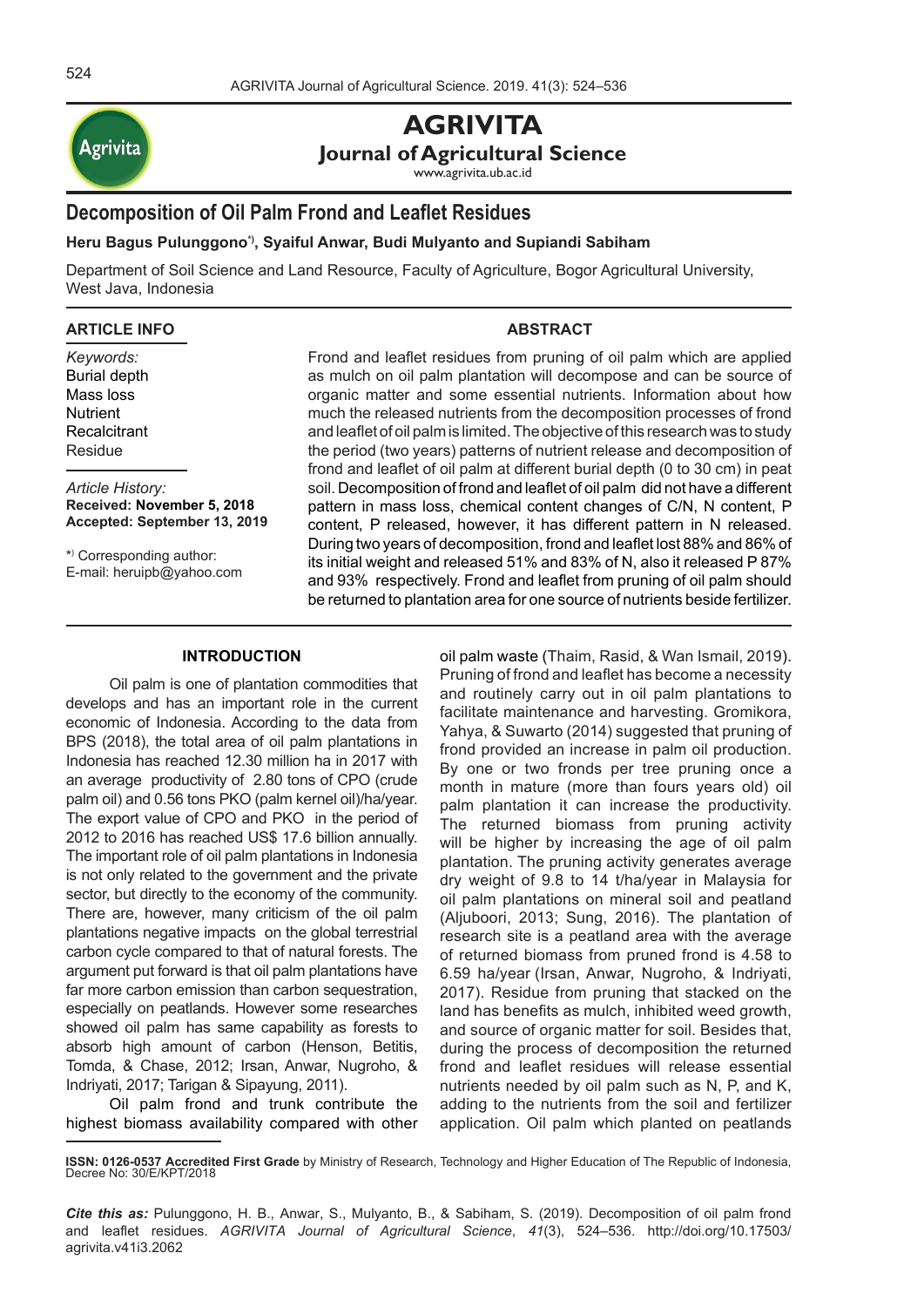has high nutrient requirements and highly depend on fertilizer application.

Returning frond and leaflet residues is expected to reduce the fertilizer requirements that must be given yearly. The usage of oil palm residues as mulch is one of the best agriculture management practise in Indonesia. Frond and leaflet placed as mulch in inter row in oil palm plantation is a form of return nutrients and carbon for oil palm (Ariyanti, Maxiselly, Rosniawaty, & Indrawan, 2019). The frond and leaflet residues during decomposition, release some essential nutrients which are needed by oil palm and has potential to reduce the fertilizer uses (Singh, Sulaiman, Hashim, Peng, & Singh, 2013). The amount and degree of nutrients release depend on various factors such as: oil palm residue type, climate, soil microbial activities, and the nutrients concentrations of residue (Brady & Weil, 2001; Karberg, Scott, & Giardina, 2008; Oladoye, Ola-Adams, Adedire, & Agboola, 2008).

Unfortunately, study on frond and leaflet residues in Indonesia as palm oil producer is disproportionate compared to the studies in other countries such as Malaysia. Moradi, Teh, Goh, Husni, & Ishak (2014) mentioned that Malaysia has studied about decomposition rate and nutrient release process from some oil palm residues in short term research times (eight months). Hence, study long period (two years) patterns of nutrient release and decomposition of frond and leaflet of oil palm at different burial depth (0 to 30 cm) carried out in the same area to predict their natural phenomenon was the main objective of this research. There are some differences between the kind of residu among decomposition time and burial depth to the mass loss, nutrient concentration and nutrients release during decomposition time are the hypothesis of the research.

#### **MATERIALS AND METHODS**

The research was carried out from January 2015 to June 2017 in Oil Palm Plantation area at Pangkalan Pisang Village, Koto Gasib, Siak District, Riau Province, Indonesia (0°46'14" - 0°39'13" N and  $101°40'36" - 101°47'45" E$ . This research started with determination of research locations in January 2015. Sampling and analysis were carried out from August 2015 to August 2017. The analysis of plant samples was carried out at the Laboratory of Soil, Department of Soil Science and Land Resource, Faculty of Agriculture, Bogor Agricultural University (IPB).

Frond and leaflet residues from oil palm

pruning was separated, then sliced and cut, and air-dried. The frond was sliced and cut to about 10 x 3 x 0.5 cm, while leaves was cut to about 10 cm. It was exactly 20 g (equivalent to 65ºC ovendry) of the each frond or leaflet samples placed into a litter bag (20 x 10 cm). There were 576 litter bags for each frond and leaflet samples. The litter bags were buried at three depths (10, 20 and 30 cm in cas cading) in peat soil to see the influence of surrounding conditions that could affect the decomposition process. To prevent the samples at each depth interfering each other, the burial was carried out in 30 cm cascaded horizontally. The sampling of buried residues was done on every 2 months for 2 years with the total number of samples taken every 2 months was 48 samples.

The analysis of frond and leaflet residue samples included dry weight, C, N, P, and lignin contents. The description of analysis in the laboratory is presented more complete in Table 1.

Mass loss (%) at each observation was calculated using the following equation: ….................. 1) Where: DM $_{\textrm{\tiny{\text{0}}}}$  is the initial weight of frond or leaflet;

 $DM<sub>t</sub>$  is the weight residue at time t. Nutrient release for C N and P (%) was calculated using the following equation: ........... 2)  $(DM_0\times C_0)$ Where: DM $_{\rm o}$  is the initial weight of frond and leaflet; DM $_{\rm t}$  is the residue's weight at time t;  ${\rm C}^{\phantom{\dagger}}_{\rm o}$  is the original

chemical content (C, N or P) of frond or leaflet;  $C_{t}$  is the chemical content (C, N, or P) at time t Decomposition rate for the frond and leaflet

were calculated using exponential decay funtion (Olson, 1963):

W = W0 e (-kt) ......................................................... 3)

Where: W is the amount of dry matter remaining at time, t (month);  $\mathsf{W}_{_{\mathrm{0}}}$  is the initial amount of dry matter; k is the decomposition rate constant (per month), while the larger of k value, the higher the rate of the decomposition will be

The data on the decomposition rate, percentage of mass loss, nutrient concentration and percentage of nutrients release were subjected to analysis of variance (ANOVA). Tukey test was used to compare the significant means. Finally, all data was analysed using Minitab Version 16 statistical software package.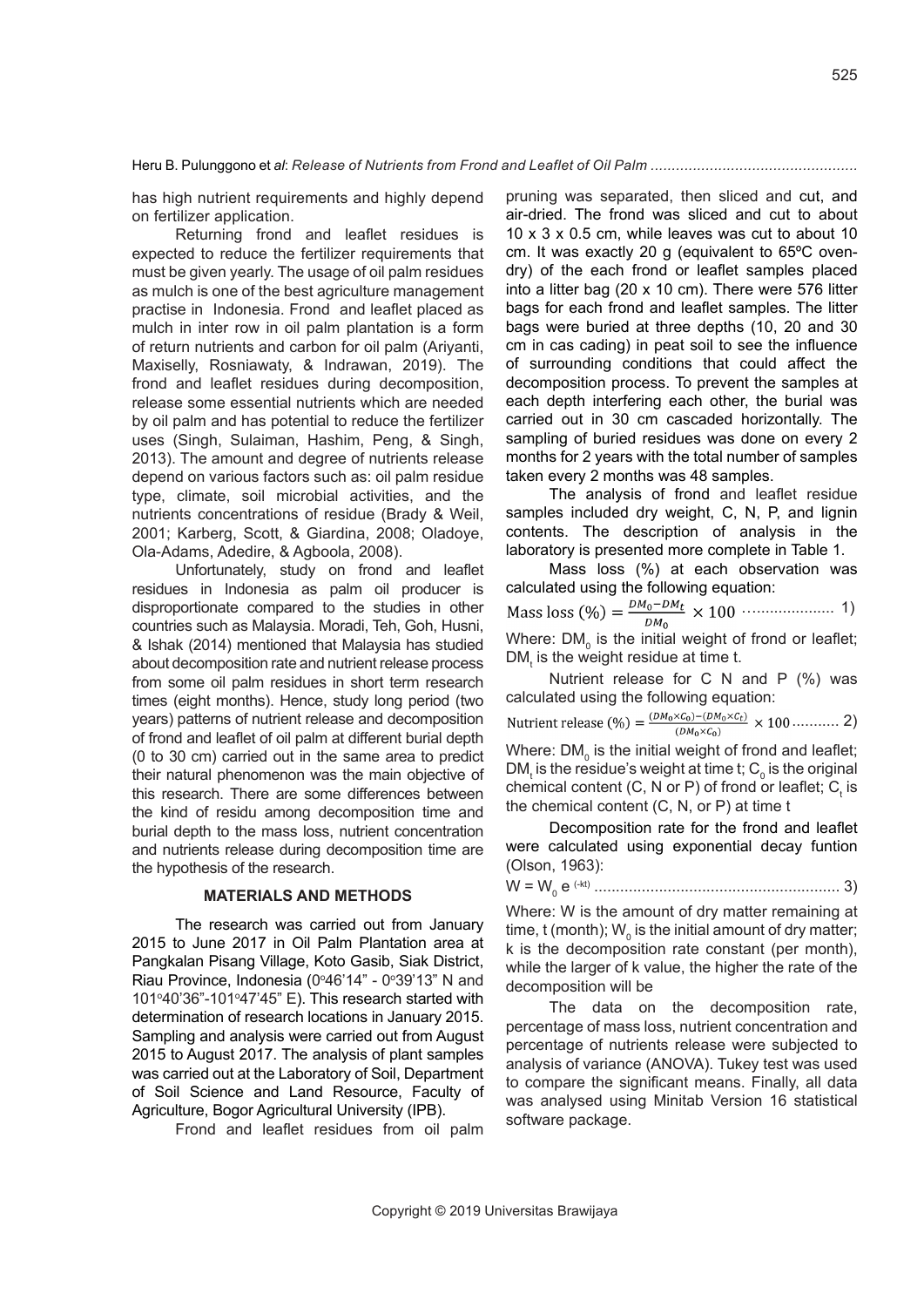| <b>Analysis</b>                | <b>Material/ method</b>                                                                                                                        | Tool                                                                                   | Method/reference                                             |
|--------------------------------|------------------------------------------------------------------------------------------------------------------------------------------------|----------------------------------------------------------------------------------------|--------------------------------------------------------------|
| Dry weight                     | Frond or leaflet residues<br>oven-dried at 60°C for 3<br>days.                                                                                 | Oven, ceramic cup and<br>analytical scale                                              | Gravimetric                                                  |
| Ash content/ Carbon<br>content | Frond or leaflet residues<br>burnt-furnace at 500°C for 6<br>hours.                                                                            | Furnace, ceramic cup and<br>analytical scale                                           | Loss on ignition method<br>(Page, Miller, & Keeney,<br>1982) |
| N content                      | Concentrated $H_2SO_4$ pa, 1%<br>boric acid, $0.05 \text{ N H}$ , $SO_a$<br>standard solution, conway<br>indicator, selenium mix, 40%<br>NaOH. | Electric heater, Kjeldahl flasks                                                       | Wet digestion method<br>(Page, Miller, & Keeney,<br>1982)    |
| P content                      | 60% HCIO <sub>4</sub> , Ammonium<br>paramolybdate<br>$[(NH4)6Mo7O24.4H2O],$<br>$(NH_4VO_3)$ , $KH_2PO_4$ ,<br>NaHSO <sub>3</sub> , $H_2SO_4$ . | UV-Vis spectrophotometer<br>(UV-1280, Shimadzu, Japan)<br>with a wavelength of 490 nm. | Wet digestion method<br>(Page, Miller, & Keeney,<br>1982)    |
| Lignin content                 | $H_2SO_4$ 70%, $H_2SO_4$ I N,<br>aquades                                                                                                       | Furnace, Oven, ceramic cup<br>and analytical scale                                     | Modified lignin klason<br>method (Dence, 1992)               |

**Table 1.** Details of materials and tools used for analyzing the oil palm residues

#### **RESULTS AND DISCUSSION**

#### **Mass Loss**

The dry matter loss weight represents the rate of decomposition process. The decomposition process rate of oil palm frond and leaflet decreased exponentially. From the beginning to six months, the decomposition process is relatively faster and then followed by lower rate after six months (Fig. 1). The frond and leaflet weight lost at the beginning of six months was higher than 15%, and after six months or more was less than 15%. The frond and leaflet weight lost at the twelve months were 71.07% and 75.10% respectively whereas at the end of experiment the frond and leaflet weight lost were 88.86% and 86.37% respectively. The faster weight loss of dry matter at the beginning of six months decomposition process probably is caused by the loss of the materials which are more decomposable easily such as organic acids, amino acids, soluble sugars, celluloses and hemicelluloses that will decay rapidly than the more recalcitrant materials such as lignin and waxes (Foth, 1990; Green, Blackmer, & Horton, 1995; Moradi, Teh, Goh, Husni, & Ishak, 2014; Rosenani, Basran, Zaharah, & Zauyah, 1996; Swift, Heal, & Anderson, 1979). Reshi & Tyub (2007) reported, celluloses and hemicelluloses will decompose eight times faster than lignin, and organic acids, amino acids, soluble sugars, will decompose 20 times rapidly than lignin.

The leaflet and frond contain initial lignin were 52.16% and 60.76% respectively whereas after six months of decomposition the residues contain lignin were 41.20% and 55.54%. The materials which are more decomposable as confronted to the more recalcitrant materials would be consumed by microorganisms (Duong, Baumann, & Marschner, 2009). As a result, in the beginning stages of frond and leaflet decomposition, the materials which are more decomposable from the residue would loss rapidly, faster than the recalcitrant materials which decline slower. Moreover, many factors from outside of the residue can affect the decomposition rate including temperature, moisture and heat from soil surface (sunlight).

The mass loss of frond and leaflet is demonstrated in Fig. 1, between frond and leaflet is significantly different. The depth of burial from the soil surface and decomposition time also shows the differences significantly. Moradi, Teh, Goh, Husni, & Ishak (2014) said leaflet would decompose faster than frond, this experiment also found that the decomposition of leaflet decomposed faster than frond, in which the demposition was faster in the beginning six months, became slower afterwards. There were significant differences between frond and leaflet decomposition rate constant, which was the highest for the leaflet (0.058 per month) and the lowest for the frond (0.054 per month). Low decomposition rate of the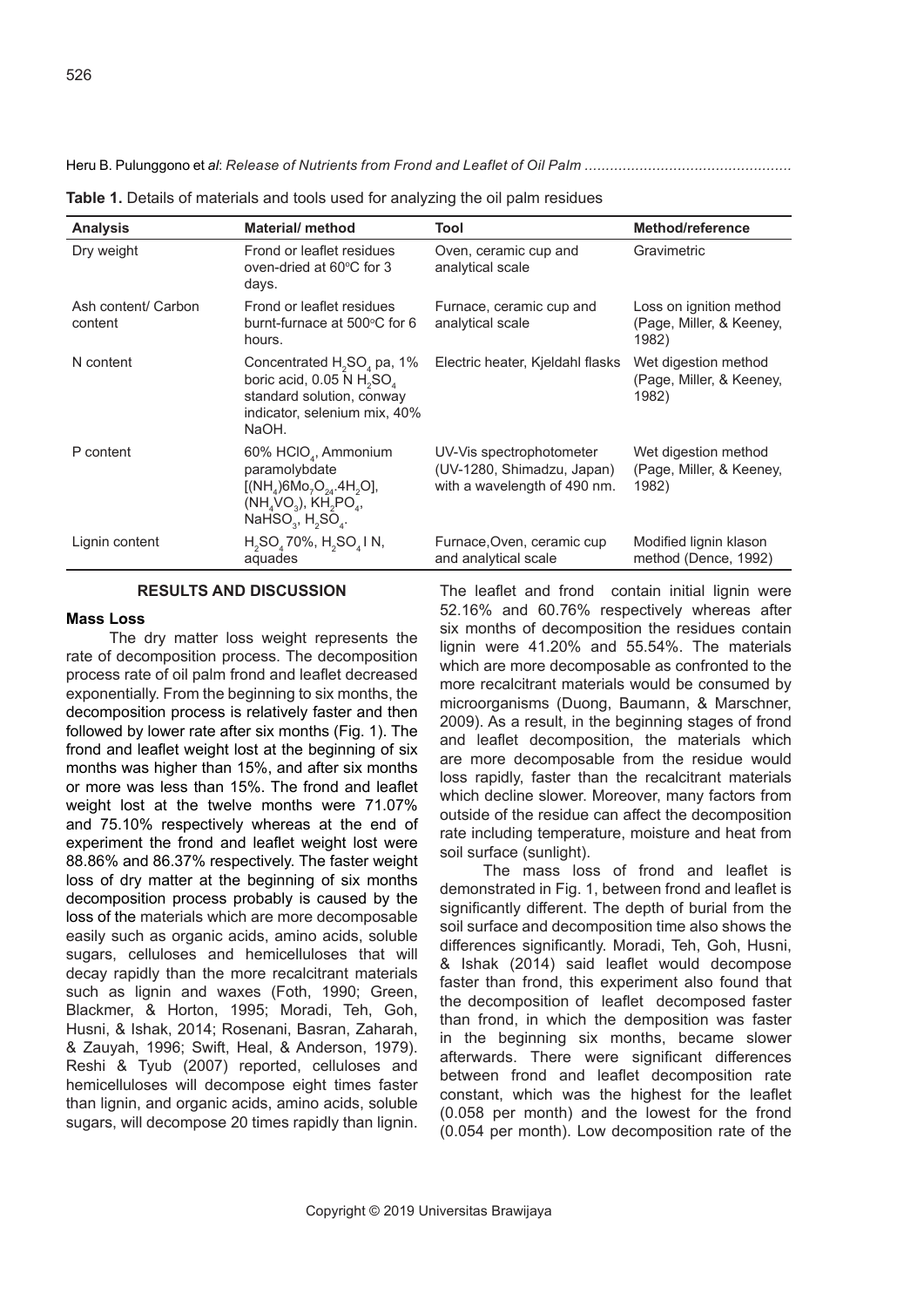frond was due to its high C/N ratio (234.24) and lignin (60.76 %) compared to the leaflet C/N ratio (41.84) and lignin (52.16%). Brady & Weil (2001) stated that higher C/N and lignin/N increase the difficulty of the organic material to decompose. The highest reduction occurred at two months for the leaflet (23.21%) and frond (21.51%) and the rate declined untill 24 months of the decomposition experiment. The variation of burial depth showed different effect, and this probably due to different surrounding factors / conditions which derived from different phenomenon as seen as Fig. 1. Different condition will make microorganism activity in the 10 cm, 20 cm and 30 cm of burial depths from the soil surface has unequal reaction. However, Tukey test showed that 10 cm and 20 cm of burial depths have no differences. It supposed to be caused by the similarity of physical environment such as peat moisture. Peat moisture content average of oil palm plantation in the research site for the depth of 0-20 and 20-40 cm are 230% and 358% (w/w) respectively. The easily decomposable materials of the frond or leaflet residues to be the main factor which affect the decomposition process.



**Fig. 1.** Changes of dry matter mass loss for frond (A) and leaflet (B) due to their decomposition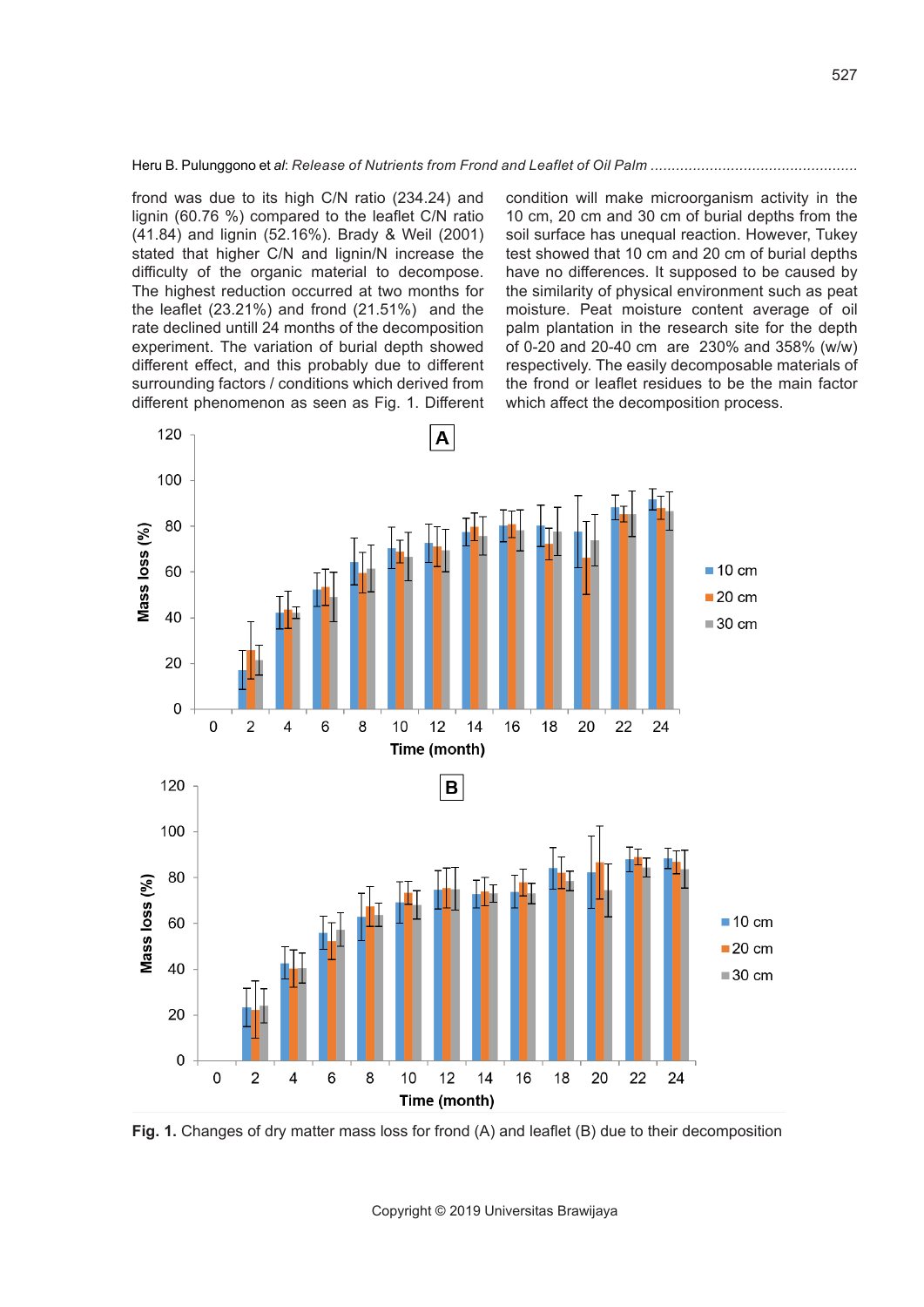#### **Changes of Nutrient Concentrations**

The organic carbon in the residues of frond and leaflet declins with time as seen in Fig. 2. The pattern of mass loss is like the remaining carbon (Fig. 1), i.e. a relatively more rapid decrease at the beginning of decomposition followed by a slower decrease after about six months of decomposition process untill the finish of the experiment. The mass loss is in proportional to the of organic carbon in residues (Moore, Trofymow, Prescott, Fyles, & Titus, 2006). The loss of carbon also depends on the decomposable materials of residue, where the more decomposable materials will loss carbon faster. The materials which are more decomposable easily will drop quickly, and increase the proportion of the more recalcitrant materials which decompose slower.

In this research, the carbon remaining from frond and leaflet was significally different, and leaflet would decompose faster than frond (Moradi, Teh, Goh, Husni, & Ishak, 2014). In this experiment the carbon remaining for frond and leaflet had similar trends and tensions. The organic carbon content of frond and leaflet did not change after two months of decomposition time, which ranged between 54.07–56.92%. The variation of burial depth was significantly different of the organic carbon remaining. Carbon remaining in the 10 cm burial depth had the smallest value because decomposition was the fastest. The 10 cm depth had the most suitable environment such as good aeration, suitable moisture and temperature for decomposer microbes to live.



**Fig. 2**. The percentage of remaining C for frond (A) and leaflet (B) during two years experiment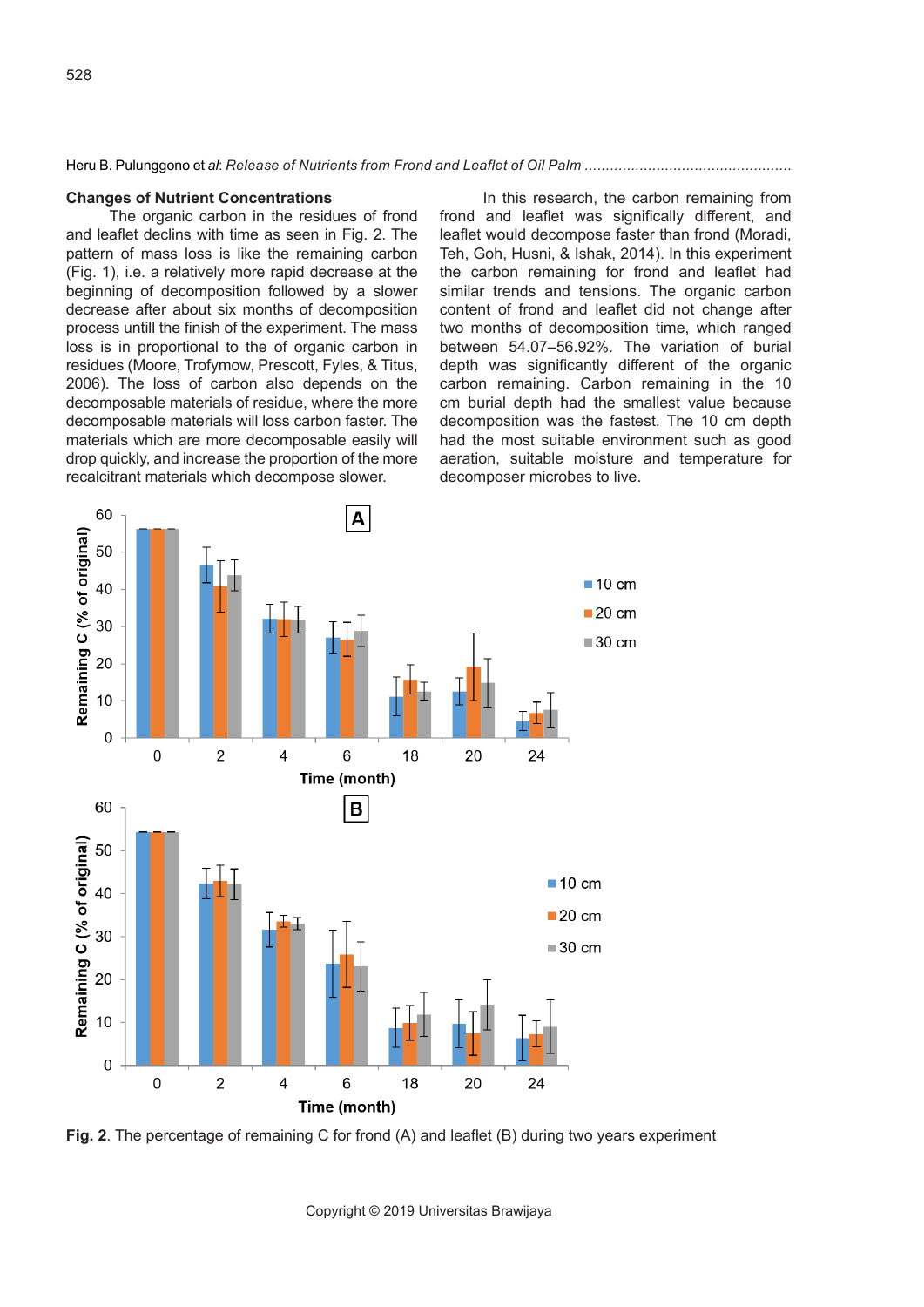The oil palm residues (frond and leaflet) significantly decrease in their C/N ratio with time especially in the first six months of decomposition time and between frond and leaflet are also significantly different (Fig. 3). However Tukey test showed that leaflet was not signicantly decrease in its C/N with decomposition time. The burial depth was not significantly different to the C/N. The increasing mass loss was followed by the reduction of C/N. The C/N of leaflet decreased at

250 A 200 150 C/N Ratio  $\blacksquare$  10 cm  $\blacksquare$  20 cm 100 ■30 cm 50  $\mathbf 0$  $\Omega$  $\overline{2}$  $\overline{\mathcal{L}}$ 6  $12$ 18 20 24 Time (month) 250 B 200  $rac{150}{50}$ <br> $rac{150}{50}$ <br> $rac{100}{50}$  $\blacksquare$  10 cm  $20 \text{ cm}$  $\equiv$  30 cm 50  $\Omega$  $\overline{0}$  $\overline{2}$  $\overline{\mathcal{A}}$ 6 18 20 24  $12$ Time (month)

**Fig. 3.** C/N of frond (A) and leaflet (B) based on depth of buried and decomposition time

Copyright © 2019 Universitas Brawijaya

lower rate than frond. The C/N of frond and leaflet decreased with time due to the N mineralization rate which was slower than the rate of C loss. Residue which more recalcitrant materials was released N after the C content in the residues became 60% (Moore, Trofymow, Prescott, Fyles, & Titus, 2006). Leaflet experienced a deliberate decay in it C/N because the residues contained materials having opposing qualities compared with frond. The leaflet

is composed of lamina and midrib.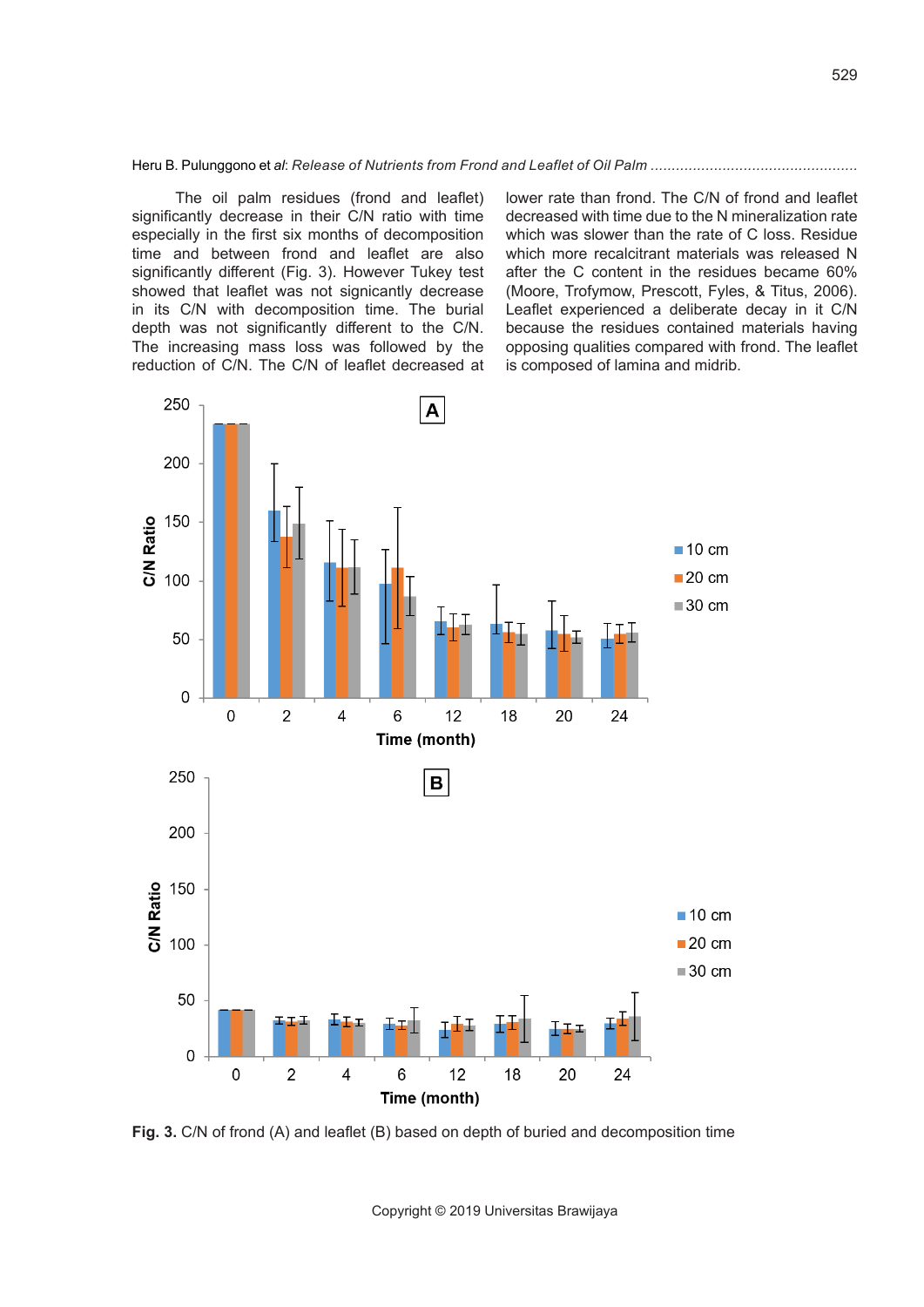The frond's C/N is differently higher than leaflet's C/N at any time of observation (Fig. 3). C/N of frond had range between 234 at the initial decomposition to 54 at the end of decomposition time whereas C/N of leaflet had range between 42 at the initial decomposition to 25 at the end of decomposition time. The changes in the frond's C/N were represented by soluble sugars, amino acids, organic acids, cellulose and hemicelluloses which degraded rapidly than lignin. In the initial stage of leaflet decomposition, the reduction of C/N was because of the lamina and midrib, but as the decaying proceed, the leaflet's C/N was more reflected by the midrib and less by the lamina properties, like for the frond decaying. The reduction of frond's C/N showed a much faster all the time as likened to leaflet's C/N, because frond and leaflet have contrasting qualities of decomposable materials. The C/N for the low quality residues decreased at a faster rate than the high quality residues (Moradi, Teh, Goh, Husni, & Ishak, 2014). Quality of organic residue characterized by some parameters such as N, P, C/N, lignin and polyphenol content (Dux, Norgrove, Hauser, Wick, & Kühne, 2006). However, the most important and usually used parameters are C/N and lignin/N (Brady & Weil, 2001). Based on the parameters mentioned before the frond has lower quality than the leaflet (Table 2).

**Table 2.** Initial composition nutrients of frond and leaflet

| <b>Nutrients</b> | <b>Frond</b> | Leaflet  |
|------------------|--------------|----------|
| C(%)             | 56.22        | 54.42    |
| N ppm            | 2400.00      | 13008.20 |
| P ppm            | 644.24       | 1850.82  |
| K ppm            | 8105.84      | 5247.16  |
| Ca ppm           | 2128.33      | 5464.10  |
| Mg ppm           | 1037.06      | 2994.83  |
| C/N              | 234.24       | 41.84    |
| Lignin $(\%)$    | 60.76        | 52.16    |

The changes of N and P concentrations in frond and leaflet residues showed at Fig. 4 and Fig. 5. The N concentration in frond and leaflet residues increased significantly whereas P concentration decreased remarkably along with decomposition time. The N concentration in frond and leaflet residues was not significantly decreased whereas P concentration notably decreased along with the burial depth. The N concentration of leaflet

increased at the initially stage of decomposition, then decreased in the end of decomposition periods. But for P of leaflet, the concentration reduced with time. Meanwhile, the N and P concentration of oil palm frond always inceased with increasing time of decomposition. This phenomenon can be seen in Fig. 4 and Fig. 5. The increasing concentration of N along with time because the releasing N through mineralization was slower than mass or carbon loss.

As stated earlier, the increasing of leaflet's N concentration occured in the beginning and then decreased. Decomposition of leaflet is strongly influenced by lamina and midrib, where midrib decays more difficult than lamina (Khalid, Zin, & Anderson, 2000). As a result, at the initial decomposition stage, leaflet has mass loss rate which is faster than mineralization rate due to decomposition of lamina from the increase of nutrients concentrations in the leaflet. But as more lamina lost during decomposition, the speed of mass loss would decrease slowly because more intensive decomposition occured on the recalcitrant midrib. Therefore, N concentration of leaflet decreased instead of midrib decomposition derive rate of mineralization rate as similiar as mass loss rate at the final stage of decomposition.

The nitrogen and phosphorus concentration in the frond increased with time. This is caused by frond has high C/N materials, thus more difficult to decompose. In the beginning stage of decomposition, the frond's nutrient concentrations will continue to decrease because more decomposable materials will lost, going before more recalcitrant to decompose.

The leaflet released N faster and higher than frond at the stage of decomposition (Fig. 6). The leaflet released around 83% of its initial nitrogen while the frond released around 51 % at the end of decomposition time (24 months). In the beginning stage of decomposition, N release had negative value indicating that the transfer of nitrogen from soil into the oil palm residues by the soil microorganisms. When residues with high C/N are appended to the soil, microorganisms will be N-restricted, thus N from soil will alternativelly used by the microorganisms to decompose the residues. The nitrogen net<br>immobilisation from the decomposing residues the decomposing residues will be produced. Melillo, Aber, & Muratore (1982) and Mun (2009) found indentical results. Fig. 6 also shows that it is about 51% N of frond is originated from the recalcitrant materials and around 83% of N which is used to decompose frond material comes from the outside source or the soil.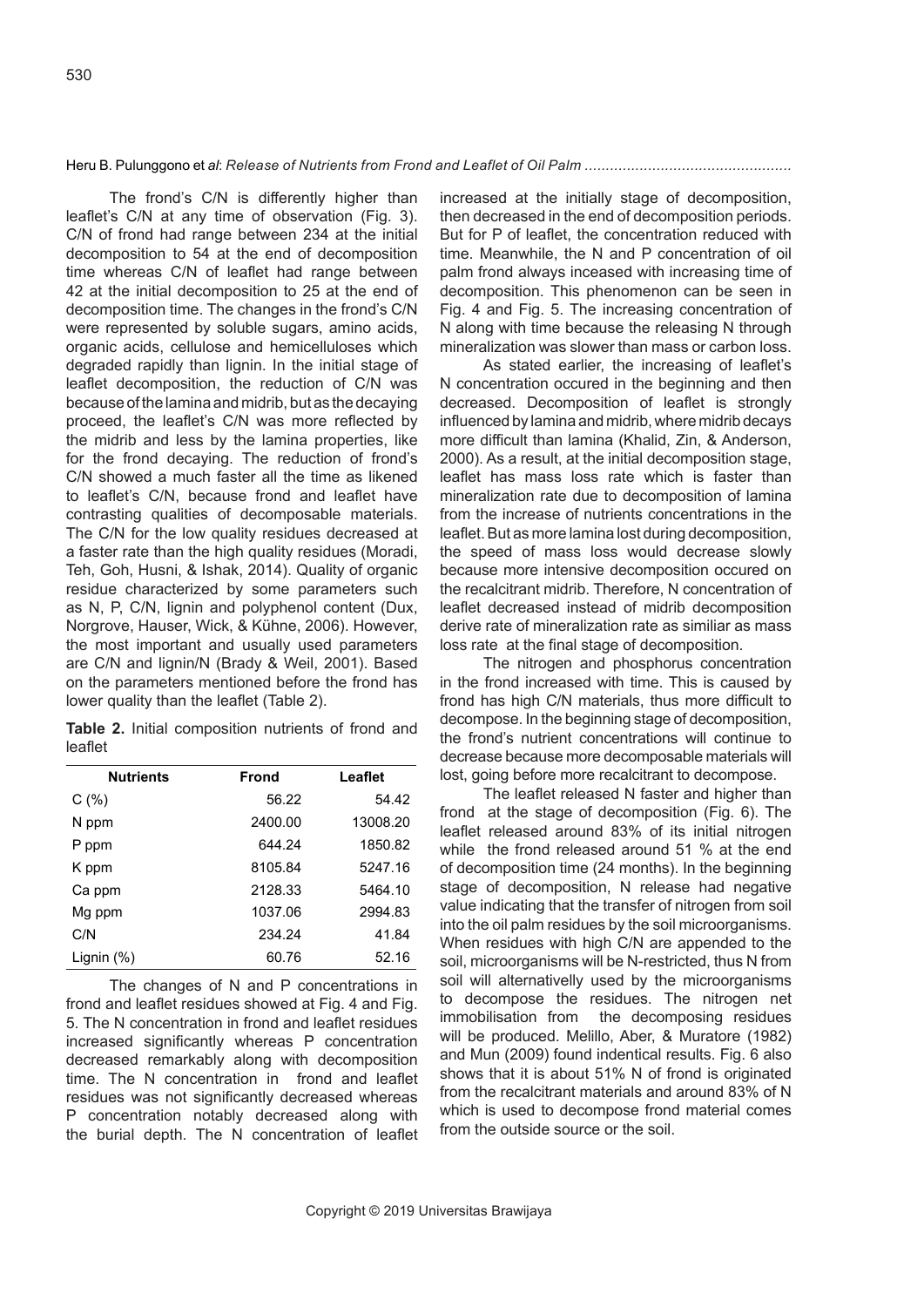

**Fig. 4.** N-content of frond (A) and B (right) based on depth of buried and decomposition time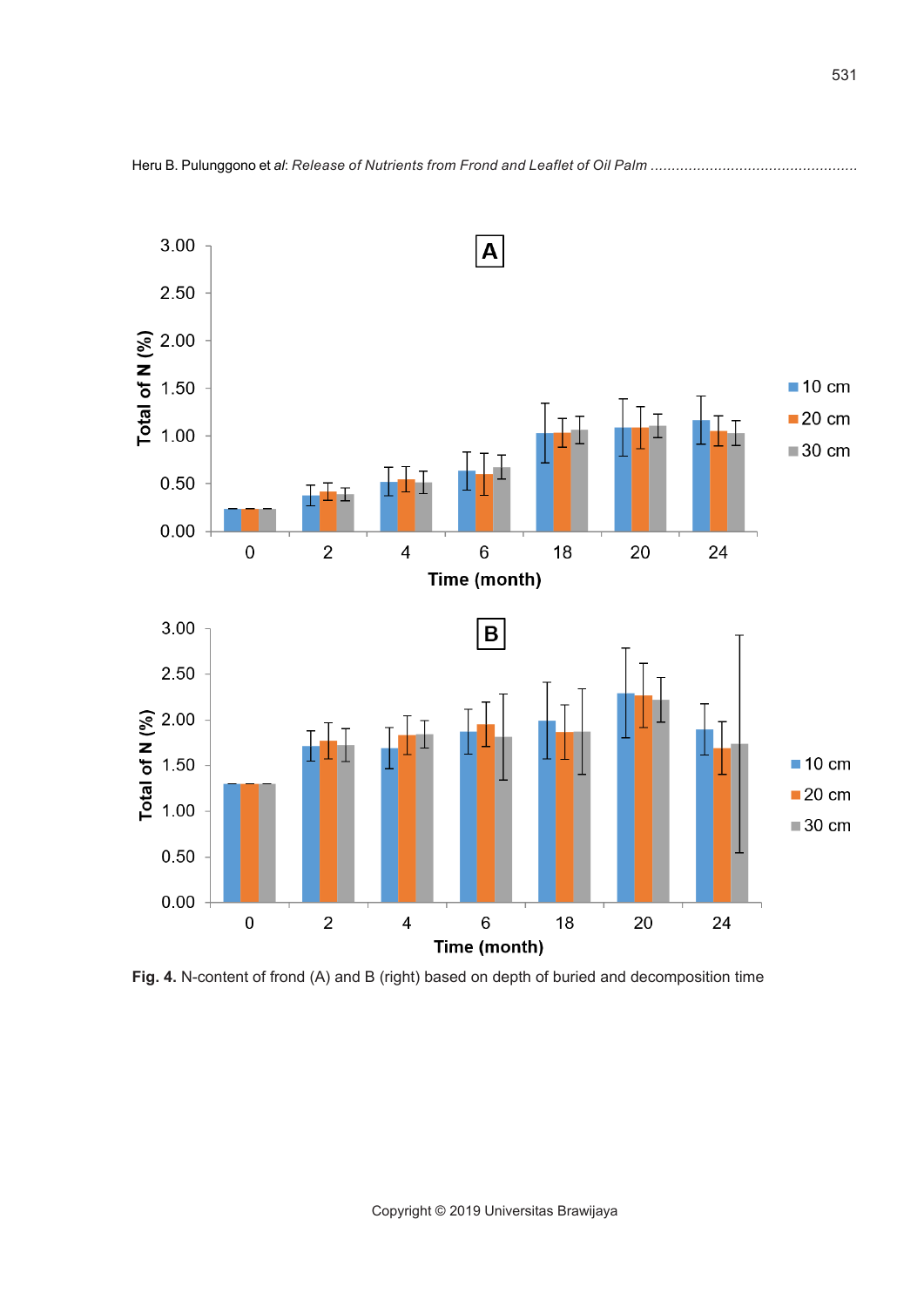

Heru B. Pulunggono et *al*: *Release of Nutrients from Frond and Leaflet of Oil Palm .................................................* 

**Fig. 5.** P-content of frond (A) and leaflet (B) based on depth of buried and decomposition time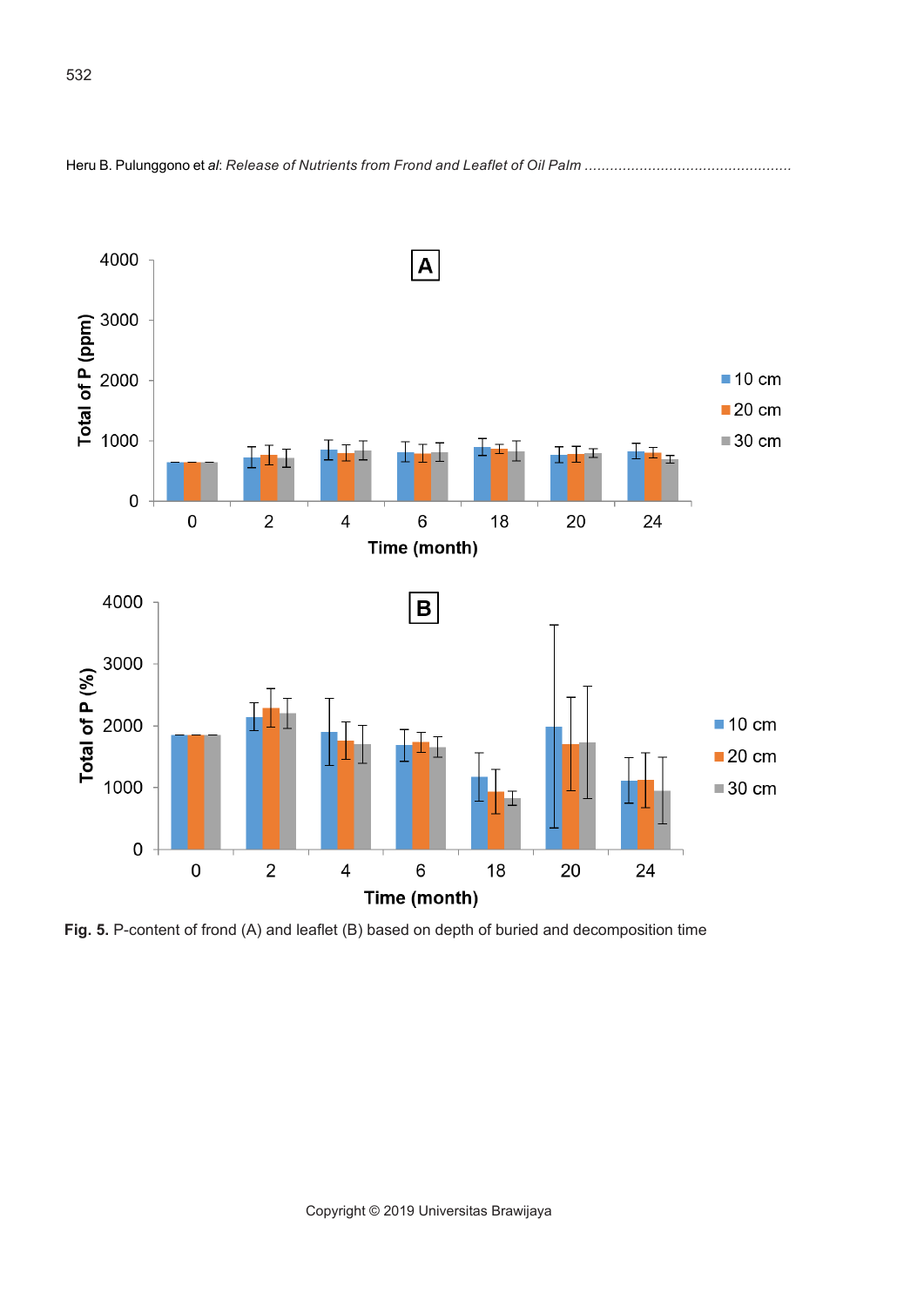

Heru B. Pulunggono et *al*: *Release of Nutrients from Frond and Leaflet of Oil Palm .................................................* 

**Fig. 6.** Percentage release of N of frond (A) and leaflet (B) based on depth of buried and decomposition time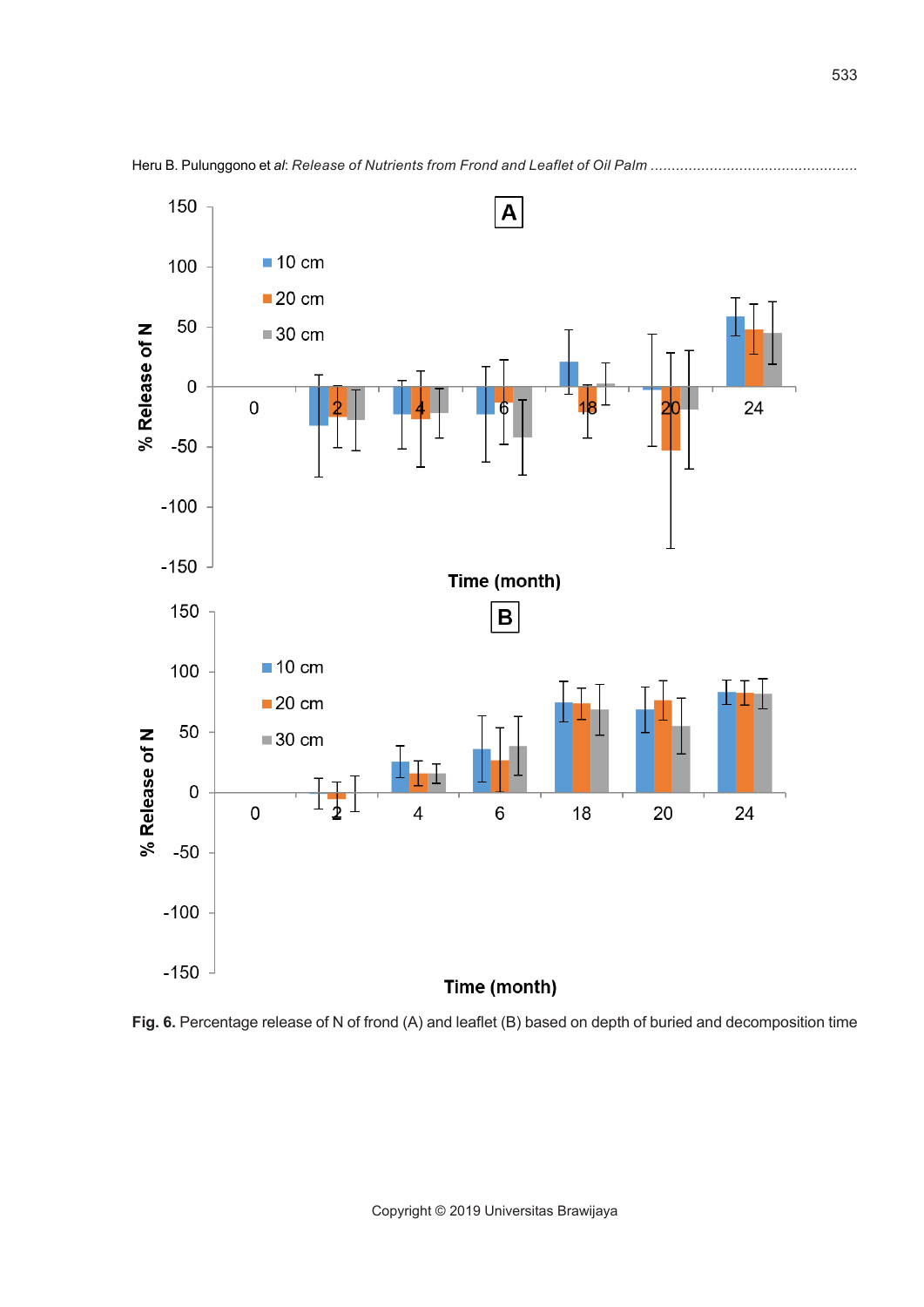Meanwhile, most of N from leaflet is originated from decomposable materials from the released of N in higher amount.

The release patterns of P (Fig. 7) in general look like to that of nitrogen (Fig. 6), as also found by Berg & Staaf (1980) and Khalid, Zin, & Anderson (2000) except N release from frond. The frond released phosphor higher than the leaflet in the first two months of decomposition stages and then lower than the leaflet in the remaining decomposition stage. Around 40% of original phosphor content released within 6 months of the decomposition period, but it continued rapidly released till 18 month. At the 24<sup>th</sup> months of the decomposition period, frond released about 87% of the initial P, and leaflet released about 93% of the initial P. The N release significantly decreased along with the burial depth of oil palm residues, however Tukey test showed that the N release at 10 cm depth was significantly different than at 20 cm and 30 cm depth. But there was no difference between N release at 20 cm and 30 cm depth. The variation of burial depth did not show any effect to the release P of oil palm residues.



**Fig. 7.** Percentage release of P of frond (A) and leaflet (B) based on depth of buried and decomposition time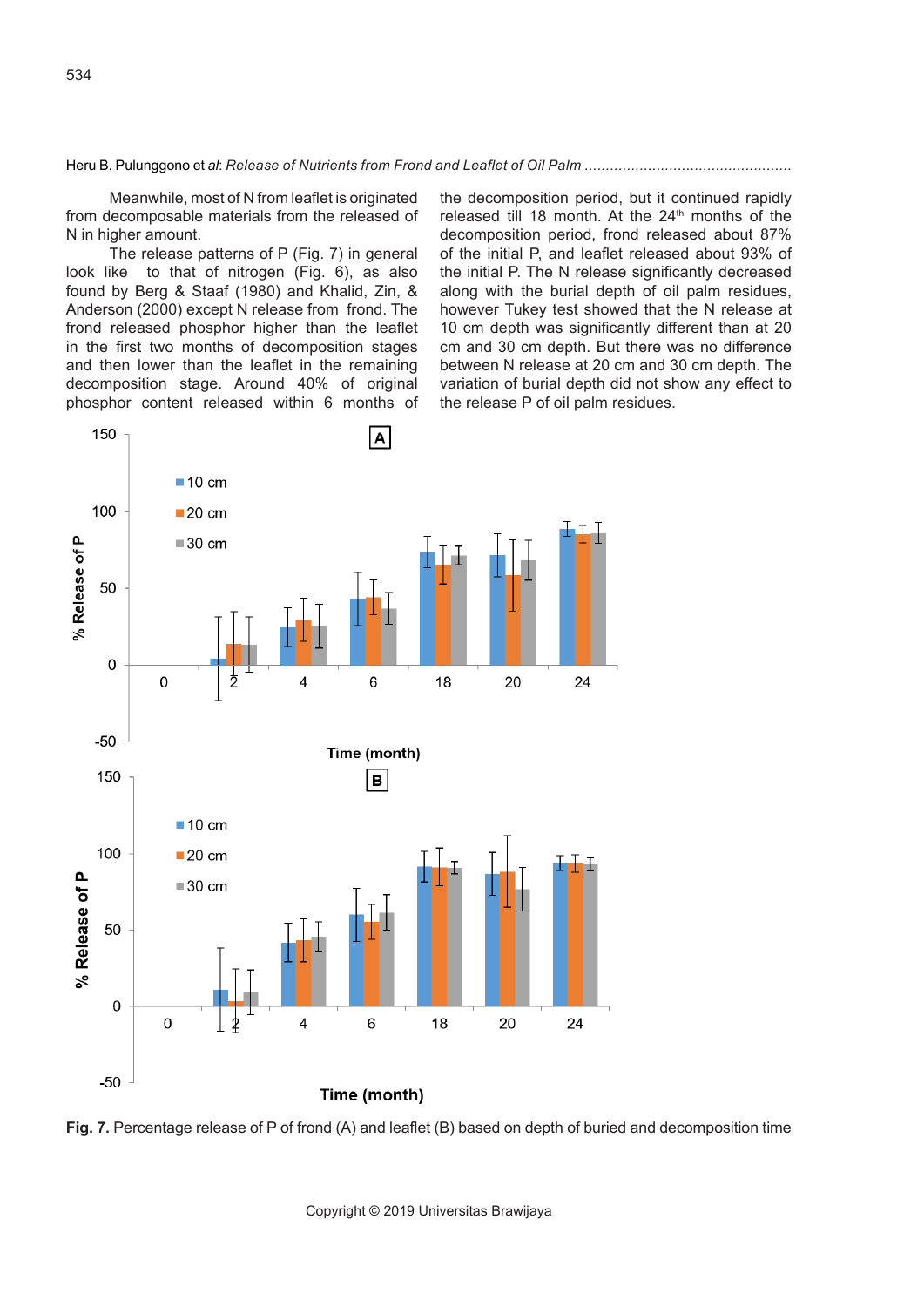## **CONCLUSION**

Decomposition of frond and leaflet of oil palm did not have different pattern in mass loss, chemical content changes of C/N, N content, P content and P released. However, it has different pattern in N release. During the two years of decomposition, frond and leaflet lost were 88% and 86% of its initial weight and released 51% and 83% of N, also it released 87% and 93% of P respectively. Frond and leaflet from pruning of oil palm should be returned to plantation area for one source of nutrients beside fertilizer.

## **ACKNOWLEDGEMENT**

We are grateful to the GAPKI (Indonesian Palm Oil Association) for financial and technical support to conduct this research.

#### **REFERENCES**

- Aljuboori, A. H. R. (2013). Oil palm biomass residue in Malaysia: Availability and sustainability. *International Journal of Biomass & Renewables*, *2*(1), 13–18. Retrieved from https://www. researchgate.net/publication/281510401\_ Oil\_palm\_biomass\_residue\_in\_Malaysia\_ Availability and sustainability
- Ariyanti, M., Maxiselly, Y., Rosniawaty, S., & Indrawan, R. A. (2019). Pertumbuhan kelapa sawit belum menghasilkan dengan pemberian pupuk organik asal pelepah kelapa sawit dan asam humat. *Jurnal Penelitian Kelapa Sawit, 27*(2), 71-82. Retrieved from http://www.iopri. org/jurnalkelapasawit/index.php/jpks/article/ download/84/59/
- Berg, B., & Staaf, H. (1980). Decomposition rate and chemical changes of Scots pine needle litter. II. Influence of chemical composition. *Ecological Bulletins*, (32), 373–390. Retrieved from https://www.jstor.org/stable/pdf/20112825. pdf?seq=1#page\_scan\_tab\_contents
- BPS. (2018). *Statistik kelapa sawit Indonesia 2017*. Jakarta, ID: Badan Pusat Statistik. Retrieved from https://www.bps.go.id/publication/2018/11/13/ b73ff9a5dc9f8d694d74635f/statistik-kelapasawit-indonesia-2017.html
- Brady, N. C., & Weil, R. R. (2001). *The nature and properties of soils* (13th ed.). New Jersey: Prentice Hall.
- Dence, C. W. (1992). The Determination of Lignin. In S. Y. Lin & D. W. Dence (Eds.), *Methods in Lignin Chemistry* (Springer S, pp. 33–61).

Berlin, Heidelberg: Springer. https://doi. org/10.1007/978-3-642-74065-7\_3

- Duong, T. T. T., Baumann, K., & Marschner, P. (2009). Frequent addition of wheat straw residues to soil enhances carbon mineralization rate. *Soil Biology and Biochemistry*, *41*(7), 1475–1482. https://doi.org/10.1016/j.soilbio.2009.04.003
- Dux, J., Norgrove, L., Hauser, S., Wick, B., & Kühne, R. (2006). Plant leaf residue decomposition, nutrient release and soil enzyme activity. In F. Asch, M. Becker, A. Deininger, & P. Pugalenthi (Eds.), *Conference on International Agricultural Research for Development: Properity and poverty in a globalised world – Chalenges for agricultural research* (pp. 1–7). Bonn, Germany: University of Bonn. Retrieved from https:// www.researchgate.net/publication/237788447\_ Plant Leaf Residue Decomposition Nutrient Release and Soil Enzyme Activity
- Foth, H. D. (1990). *Fundamentals of soil science* (8th ed.). New York, US : John Wiley & Sons, Inc.
- Green, C. J., Blackmer, A. M., & Horton, R. (1995). Nitrogen effects on conservation of carbon during corn residue decomposition in soil. *Soil Science Society of America Journal*, *59*(2), 453–459. https://doi.org/10.2136/ sssaj1995.03615995005900020026x
- Gromikora, N., Yahya, S., & Suwarto. (2014). Permodelan pertumbuhan dan produksi kelapa sawit pada berbagai taraf penunasan pelepah. *Jurnal Agronomi Indonesia*, *42*(3), 228–235. https://doi. org/10.24831/jai.v42i3.9179
- Henson, I. E., Betitis, T., Tomda, Y., & Chase, L. D. C. (2012). The estimation of frond base biomass (FBB) of oil palm. *Journal of Oil Palm Research*, *24*, 1473–1479. Retrieved from http://palmoilis. mpob.gov.my/publications/joprv24dec2012- Henson.pdf
- Irsan, F., Anwar, S., Nugroho, B., & Indriyati, L. T. (2017). Estimation of returned biomass and nutrients in oil palm plantation in one life cycle. *IJRDO - Journal of Agriculture and Research*, *3*(6), 19– 32. Retrieved from https://www.ijrdo.org/index. php/ar/article/view/78
- Karberg, N. J., Scott, N. A., & Giardina, C. P. (2008). Methods for estimating litter decomposition. In C. M. Hoover (Ed.), *Field Measurements for Forest Carbon Monitoring* (pp. 103–111). Dordrecht: Springer. https://doi.org/10.1007/978-1-4020- 8506-2\_8
- Khalid, H., Zin, Z. Z., & Anderson, J. M. (2000).